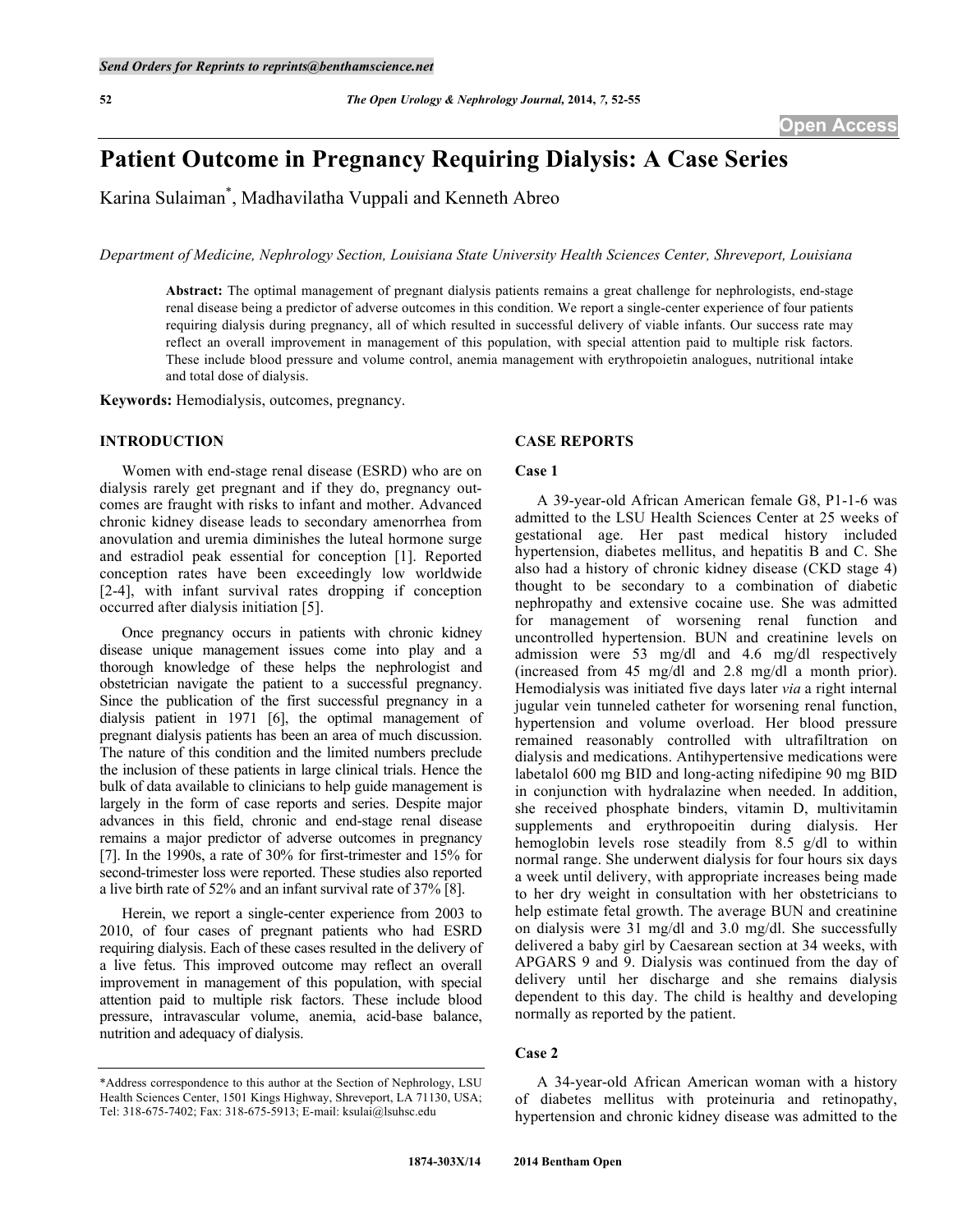hospital with a gastrointestinal bleed, urinary tract infection, and deteriorating renal function. She was at twenty two weeks gestational age. Her obstetric history included two preterm caesarian sections at 32 and 30 weeks for nonreassuring fetal heart tones and preeclampsia respectively, and three 1st trimester spontaneous abortions. She also admitted to cocaine use during this pregnancy. Her admission laboratory tests showed: BUN 34 mg/dl, creatinine 4.3 mg/dl, sodium 139 mEq/L, chloride 111 mEq/L, potassium 3.3 mEq/L, bicarbonate 16 mEq/L, and hemoglobin 9.2 g/dl. Her kidney function deteriorated subsequently, a tunneled catheter was placed in the right internal jugular vein and hemodialysis was initiated. Renal replacement therapy was continued for six days a week, each session lasting 4 hours, until delivery which was a month later at twenty seven weeks gestational age. Her average serum BUN while on dialytic therapy was less than 30 mg/dl. This was attributed to her severe hypoalbuminemia of less than 2 mg/dl, presumably due to diabetic nephropathy with 8 grams of proteinuria and possibly low protein intake. Her course on dialysis was uneventful except for intermittent difficulty controlling her blood pressure which improved after increase in the dose of her long-acting nifedipine to 60 mg PO BID, in addition to methyldopa 250 mg PO TID. She required blood transfusion for her gastrointestinal bleed and later received 3000 units of erythropoietin during dialysis. She was not prescribed any binders during her admission. She delivered a viable male infant with an APGAR score of 6 and 9 by emergency caesarian section following a 40% placental abruption. She was lost to follow up after the discharge, and information regarding her child's health is not available.

# **Case 3**

A 38-year-old African American female with a history of chronic kidney disease (CKD stage 5) and uncontrolled hypertension, was admitted to the hospital for blood pressure control at seven weeks gestation. She had four previous pregnancies with two successful deliveries and two miscarriages. She was not on any medications and had a history of marijuana use. Her laboratory tests showed a BUN of 24 mg/dl, creatinine 5.0 mg/dl and bicarbonate 14 mEq/L, all other electrolytes were within normal limits. A tunneled catheter was placed in the right internal jugular vein and she was initiated on hemodialysis the following day for blood pressure elevation and symptoms of uremia. Hemodialysis was provided 6 days a week with each session lasting 4 hours. She was however noncompliant with both medical therapy and dialysis, signing out against medical advice and refusing admission on several occasions. As such her blood pressure control was extremely variable, but almost always normalized on dialysis. Average BUN and creatinine levels were 25 mg/dl and 4.5 mg/dl, but renal function did deteriorate towards the date of delivery. She was readmitted later that month at nine weeks gestation on two occasions for episodes of hypertensive urgency with possible seizures. In the subsequent months she underwent hemodialysis at the labor unit six days a week but refused admission multiple times for further monitoring. During the days immediately preceding delivery she was on methyldopa 250 mg TID and labetalol 300 mg BID for blood pressure, and oral iron pills

for anemia. She did receive 17,200 units of erythropoietin with her last dialysis session prior to delivery. She underwent emergency caesarian section at thirty three weeks gestation for non-reassuring fetal heart tones and premature rupture of membranes, delivering a viable male infant with an APGAR score of 0, 4 and 7. Her postoperative course was complicated by group B streptococcal bacteremia, for which she received antibiotics. Both mother and child were otherwise healthy. She continued to remain in ESRD and changed her dialysis modality to peritoneal dialysis. Her child is three years old and is in good health.

# **Case 4**

A 39-year-old African American female G3 P1-0-11 presented at 28 weeks gestation for a dental abscess. Her medical history was significant for diabetes with retinopathy and proteinuria with CKD III/IV, hypertension, mitral valve repair, hyperthyroidism, and atrial fibrillation with a history of cardioversion. Laboratory tests on admission were BUN 31 mg/dl, creatinine 3.2 mg/dl, sodium 132 mEq/L, potassium 3.9 mEq/L, chloride 105 mEq/L, bicarbonate 17 mEq/L, glucose 395 mg/dl, LDH 668 u/L, uric acid 9.6 mg/dl, ALT 10 u/L, AST 23 u/L, calcium 7.8 mg/dl, albumin 2.3 gm/dl and BNP 15,955 pg/ml. Hematology revealed anemia and thrombocytopenia. As her liver function tests remained normal she was not thought to have HELLP syndrome. Her abscess was drained; she was started on antibiotics but left against medical advice without being dialyzed. She was readmitted two days later with progressive dyspnea, leg swelling and worsening renal function. An internal jugular tunneled catheter was placed and hemodialysis initiated. She underwent daily dialysis, with appropriate increases being made to her dry weight in consultation with her obstetricians. The average BUN ranged between 30 and 40 mg/dl. She was given intravenous iron for anemia and did not receive any erythropoeitin. Her hemoglobin was maintained around 10 g/dl throughout her pregnancy. Her blood pressure remained elevated (average BP 140/110) except during dialysis despite adjustment in ultrafiltration on dialysis and treatment with carvedilol, longacting nifedipine and hydralazine. At 29 weeks, she underwent emergent caesarian section due to persistently elevated blood pressure, thrombocytopenia and abnormal liver function tests. She delivered a viable infant with an APGAR score of 8 and 9. Until last follow up the child was alive and healthy. She remained dialysis dependent thereafter.

# **DISCUSSION**

Pregnancy in advanced kidney disease has traditionally been thought to be associated with poor outcomes, with early studies reporting live birth rates anywhere between 9-23% [2, 9]. Babies born were likely to be premature, further decreasing the likelihood of progressing to healthy lives. Women on dialysis were thus previously counseled to avoid pregnancy. Recent studies have reported more successful outcomes based on observational data, which include different modalities of renal replacement therapy [10]. However, if pregnancy were to occur in a patient on hemodialysis today, the results reported in the literature [11] and our single center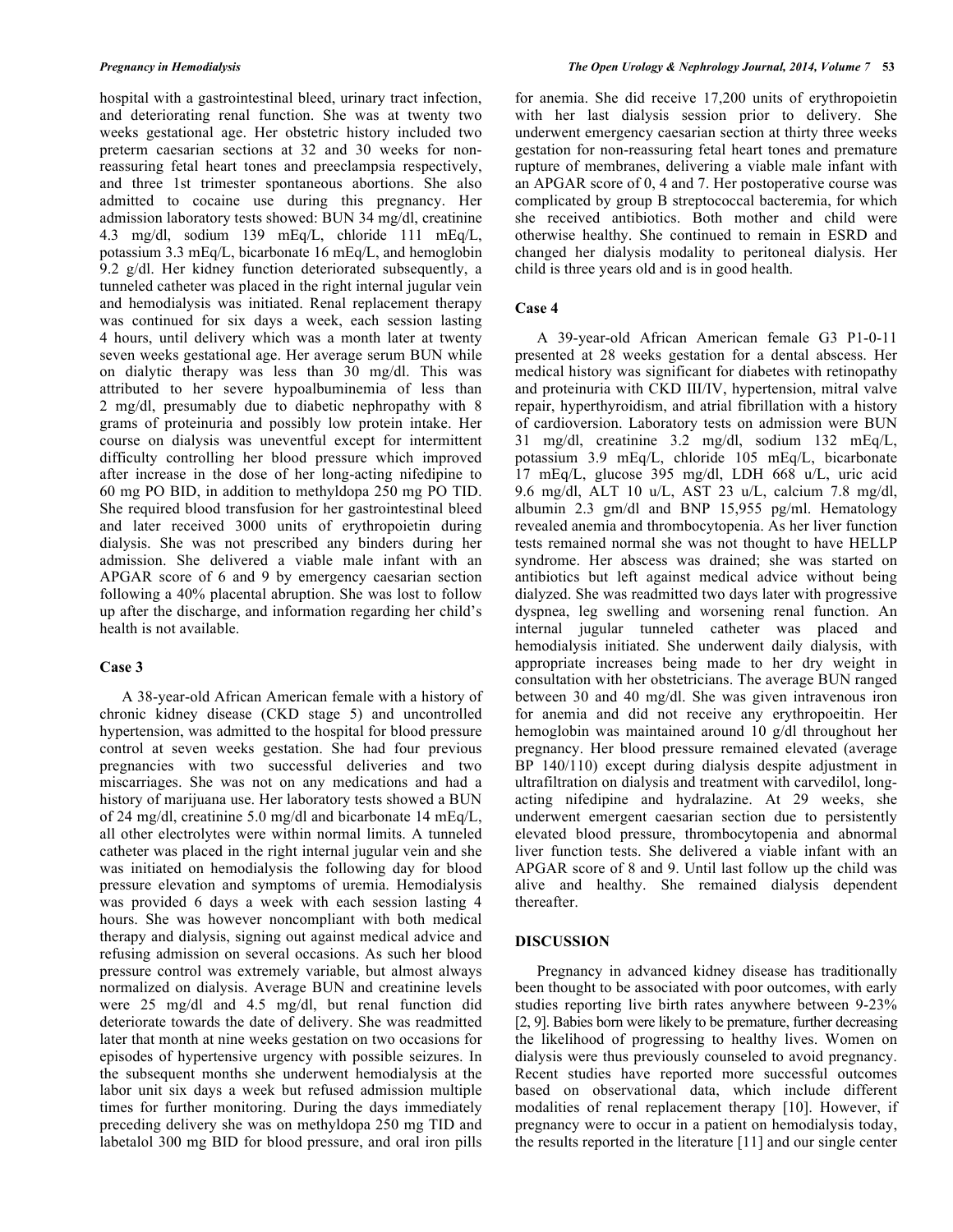experience (80% fetal survival due to one pregnancy resulting in neonatal demise shortly after delivery) would suggest a favorable outcome for pregnancy. In a recent case series reported by Luders *et al.* from Brazil the success rate was 87% and was attributed to advances in care of the pregnant dialysis patient [12].

A recurrent theme in the success of pregnancy in hemodialysis appears to be the increased and sustained dialysis dosing throughout gestation. This theory has been suggested since the 1980s [9], but not until recently has significant increases in dialysis dosing led to reported deliveries of viable infants [3, 13]. Centers are now developing protocols based on factors affecting pregnancy outcomes to standardize the care of this population [14]. The increased frequency and dosage of hemodialysis leads to lower blood urea concentration and better control of volume and blood pressure. In addition to ultrafiltration of fluid gained during the interdialytic interval, adjustments to the dry weight of the patient must be made, to accommodate the growing fetus. In the second and third trimester the dry weight should be increased by 0.5 kg each week. Excessive ultrafiltration should be avoided as extreme falls in blood pressure during hemodialysis will compromise fetal blood flow. The dialysis regimen in each of our patients involved dialysis 6 days each week achieving a total dose in excess of 20 hours per week that resulted in a blood urea nitrogen level less than 50 mg/dl and optimal blood pressure control (Tables **1** and **2**). Daily dialysis can be provided by two other modalities, namely nocturnal hemodialysis and peritoneal dialysis. The use of nocturnal hemodialysis has been reported to result in successful outcomes in pregnancy, with the most promising results being reported in five women who had seven pregnancies and delivered six live infants using this modality [15]. Several centers have reported successful pregnancies with peritoneal dialysis [16]; however registry data do not show differences in outcome between hemodialysis and peritoneal dialysis [5].

Besides providing adequate hemodialysis there are several other complications of ESRD that have to be addressed in the pregnant hemodialysis patient. Hypertension is a commonly reported maternal complication [11, 17], and was present in each of our patients (Table **1**). Commensurate with our experience, adequate control of blood pressure can decrease maternal complications and increase the likelihood of a successful delivery. Since ultrafiltration alone was insufficient to control the blood pressure, combinations of antihypertensive medications, known to be safe in pregnancy, were administered. These medications included long-acting nifedipine, methyldopa, hydralazine, and carvedilol.

Iron deficiency anemia is common in pregnant women especially in the third trimester as fetal demands for iron increase [18]. It has been shown to increase preterm delivery and subsequent low birth weight [18]. Besides pregnancyrelated factors, chronic renal disease and the hemodialysis procedure are additional risk factors for iron deficiency. Since chronic kidney disease is an inflammatory state, increased levels of the protein hepcidin interfere with the gut absorption of iron and the hemodialysis procedure itself results in blood loss in the dialyzer. Thus, the nephrologist caring for the pregnant hemodialysis patient should frequently check iron stores and provide intravenous iron to prevent iron-deficiency anemia. Anemia also results from lack of erythropoietin which can be easily administered either IV or SQ when the patient is receiving hemodialysis. Erythropoietin can be safely administered during pregnancy and is well tolerated. It does not appear to cross the placenta due to its large size and there has been no reported fetal or maternal morbidity from its use [19]. Cytokine production in gestation may lead to erythropoietin resistance [3]; despite receiving erythropoietin (Table **1**), only 3 patients were within the goal of 10-11 g/dl prior to delivery (Table **2**).

**Table 1. Summary of demographics, dialysis time, blood pressure control, anemia and fetal outcome.**

| Case         | 1          | 2          | 3         | 4              |  |
|--------------|------------|------------|-----------|----------------|--|
| Age $(yrs)$  | 39         | 34         | 38        | 39             |  |
| Race         | AA         | AA         | AA        | AA             |  |
| HD(hr)       | 24         | 24         | 24        | 24             |  |
| <b>HTN</b>   | Controlled | Controlled | Variable  | Variable       |  |
| <b>EPO</b>   | Yes        | Yes        | Yes       | N <sub>0</sub> |  |
| $GA*$        | 34         | 27         | 33        | 29             |  |
| Mode         | C-section  | C-section  | C-section | C-section      |  |
| BW(g)        | 1580       | 730        | 1877      | 1340           |  |
| <b>APGAR</b> | 9/9        | 6/9        | 0/4/7     | 8/9            |  |

 $\overline{GA}^*$  = gestational age in weeks, BW = fetal weight at birth, Mode = type of delivery. HD (hr/week).

Pregnant women have a chronic respiratory alkalosis from stimulation of the respiratory center by progesterone and lifting of the diaphragm by the enlarged uterus. The serum bicarbonate is typically 20-22 mg/dl in compensation for the respiratory alkalosis. The pregnant hemodialysis patient should be dialyzed against a lower bath concentration of bicarbonate to achieve lower serum bicarbonate levels [14, 16]. Hypophosphatemia can develop in patients due to

**Table 2. Laboratory data on all patients drawn on date of last dialysis prior to delivery.**

| Pt             | BUN (mg/dl) | $Cr$ (mg/dl) | $HCO3$ (mmol/L) | $K$ (mmol/L) | $Ca$ (mg/dl) | Phos $(mg/dl)$ | Albumin $(g/dl)$ | Hgb (g/dl) |
|----------------|-------------|--------------|-----------------|--------------|--------------|----------------|------------------|------------|
|                | 41          | 4.2          | 22              | 4.3          | 8.9          | 5.7            | 2.5              | 11.3       |
| $\bigcap$<br>∠ | 11          | 2.6          | 25              | 3.9          | 7.9          | 3.5            | 1.3              | 10.5       |
|                | 16          | 3.9          | 28              | 5.1          | 9.5          | 6.0            | 2.8              | 10.2       |
| 4              | 50          | 4.8          | 18              | 4.4          | 8.4          | $4.3*$         | 2.6              | 9.1        |

\*Serum phosphorus was drawn 2 days prior to delivery.